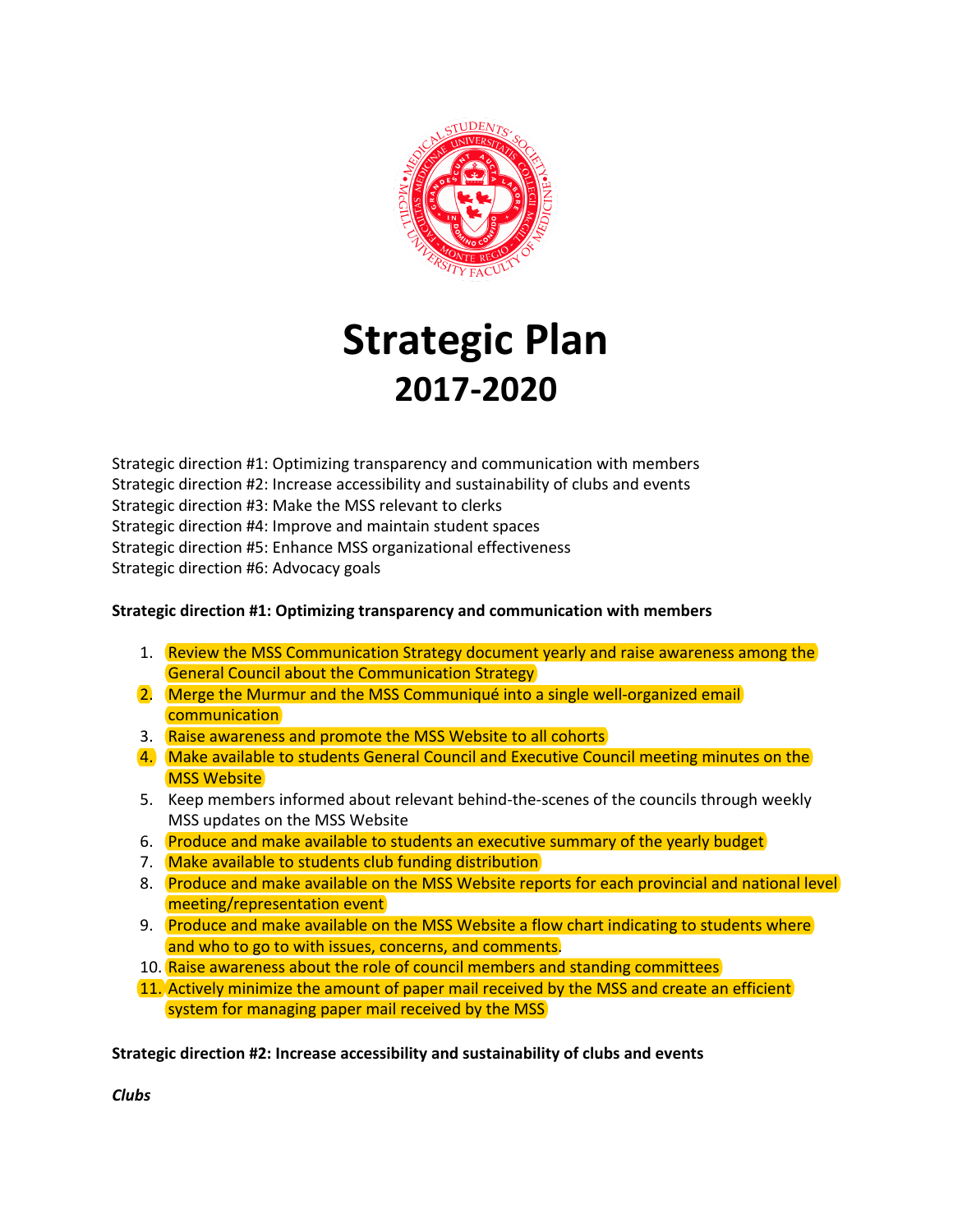- 1. Publish terms of reference for all existing and new Clubs outlining the mandate, executive members roles, and recruitment methods
- 2. **Establish that all club opportunities should be systematically communicated through the MSS Website**
- 3. Determine with clubs a procedure to ensure equitable accessibility of limited spots events
- 4. Review how the MSS clubs report back to the General Council
- 5. Review the clubs application form
- 6. Ensure appropriate visibility for clubs through their website space, the MSS calendar, MSS Facebook page advertisement, and newsletter advertisement

#### *Events*

- 1. Review the process for internos tickets sale
- 2. Centralize communication of available teams for MedGames

#### **Strategic direction #3: Make the MSS relevant to clerks**

- 1. Establish annual talks to support clerks in transitioning to new steps of medical school
	- i. M2: Networking workshop/how to make the most out of clerkship rotations
	- ii. M3: Elective Planning/AFMC Portal
	- iii. M3: CaRMS talk
	- iv. M3: PREM/PEM talk
	- v. M4: Interview skills workshop
	- vi. M4: LMCC talk
	- vii. M4: USLME Step 2 talk
- 2. Ensure reserved spots for clerks for relevant MSS events
- 3. Organize a minimum of one Chez Meredith per month with adequate advertisements to all cohorts
- 4. Create a network McGill Medicine alumni across Canada who are willing to be contacted by current students
	- i. Creation of the MSS Alumni Liaison role (to be assigned to a MSS Executive each year)

#### **Strategic direction #4: Improve and maintain student spaces**

- 1. Review the need to advocate for student spaces in the hospitals
- 2. Take the necessary steps to install lockers in the McIntyre Medical Building
- 3. Assess the needs of students regarding the 5th floor computer room and act accordingly
- 4. **Establish ways to maintain order and resources in the Lady Meredith Annex**

#### **Strategic direction #5: Enhance MSS organizational effectiveness**

- 1. Centralize recruitment for clubs, standing committees, projects leads, and student representatives into a period during the Fall and a period during the Spring
- 2. Ensure the use of the MSS Recruitment Policy for recruitment of Standing Committee members and student representatives
- 3. Gathering yearly organized feedback from students about the MSS (ex: town halls and focus groups)
- 4. **Improve communication and collaboration in the MSS General Council, especially between** Class Councils and the Executive Council
- 5. Organise one Standing Committees meeting per semester